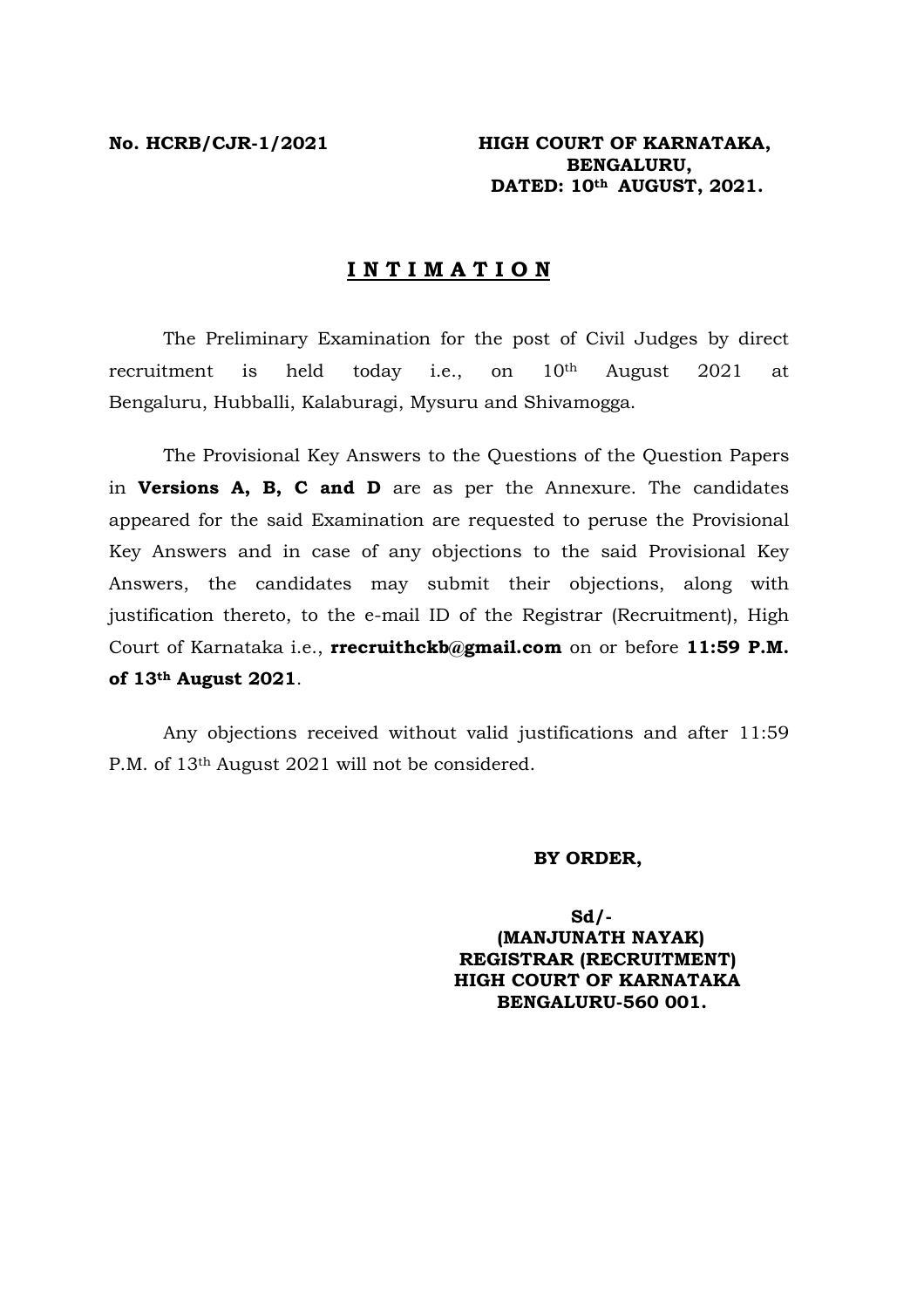| <b>CJR 1/2021</b>                       |                  |    |                  |    |                |     |                  |  |  |
|-----------------------------------------|------------------|----|------------------|----|----------------|-----|------------------|--|--|
| <b>Key Answer</b><br><b>Version - A</b> |                  |    |                  |    |                |     |                  |  |  |
| $\mathbf{1}$                            | $\mathbf B$      | 26 | $\mathbf B$      | 51 | A              | 76  | A                |  |  |
| $\overline{2}$                          | D                | 27 | B                | 52 | $\overline{C}$ | 77  | $\boldsymbol{B}$ |  |  |
| 3                                       | B                | 28 | B                | 53 | $\overline{C}$ | 78  | $\mathcal{C}$    |  |  |
| 4                                       | $\boldsymbol{B}$ | 29 | $\boldsymbol{B}$ | 54 | $\mathbf D$    | 79  | $\overline{C}$   |  |  |
| 5                                       | $\mathcal{C}$    | 30 | $\boldsymbol{B}$ | 55 | $\overline{C}$ | 80  | A                |  |  |
| 6                                       | $\boldsymbol{B}$ | 31 | $\mathcal{C}$    | 56 | $\overline{C}$ | 81  | $\mathcal{C}$    |  |  |
| $\overline{7}$                          | D                | 32 | $\overline{C}$   | 57 | D              | 82  | $\overline{C}$   |  |  |
| 8                                       | A                | 33 | A                | 58 | $\mathbf B$    | 83  | D                |  |  |
| 9                                       | $\boldsymbol{B}$ | 34 | A                | 59 | A              | 84  | $\boldsymbol{B}$ |  |  |
| 10                                      | $\mathcal{C}$    | 35 | A                | 60 | D              | 85  | A                |  |  |
| 11                                      | $\mathbf B$      | 36 | A                | 61 | A              | 86  | $\overline{B}$   |  |  |
| 12                                      | B                | 37 | $\mathcal{C}$    | 62 | $\mathbf D$    | 87  | A                |  |  |
| 13                                      | D                | 38 | A                | 63 | A              | 88  | A                |  |  |
| 14                                      | $\overline{C}$   | 39 | $\mathbf D$      | 64 | $\overline{C}$ | 89  | $\mathbf B$      |  |  |
| 15                                      | B                | 40 | $\mathcal{C}$    | 65 | $\mathcal{C}$  | 90  | A                |  |  |
| 16                                      | B                | 41 | $\mathbf D$      | 66 | A              | 91  | $\boldsymbol{B}$ |  |  |
| 17                                      | D                | 42 | $\mathbf D$      | 67 | A              | 92  | $\mathbf D$      |  |  |
| 18                                      | D                | 43 | $\mathcal{C}$    | 68 | $\overline{C}$ | 93  | $\mathsf{C}$     |  |  |
| 19                                      | D                | 44 | $\overline{C}$   | 69 | D              | 94  | $\overline{B}$   |  |  |
| 20                                      | $\mathbf B$      | 45 | $\mathbf{A}$     | 70 | A              | 95  | $\boldsymbol{B}$ |  |  |
| 21                                      | $\boldsymbol{B}$ | 46 | A                | 71 | A              | 96  | $\mathbf D$      |  |  |
| 22                                      | $\mathbf{A}$     | 47 | $\mathbf D$      | 72 | $\mathbf D$    | 97  | $\mathbf D$      |  |  |
| 23                                      | A                | 48 | A                | 73 | $\overline{C}$ | 98  | D                |  |  |
| 24                                      | $\mathcal{C}$    | 49 | $\overline{C}$   | 74 | D              | 99  | $\boldsymbol{B}$ |  |  |
| 25                                      | $\overline{C}$   | 50 | $\mathbf D$      | 75 | D              | 100 | D                |  |  |

**Sd/-**  $S_d$ 

 (MANJUNATH NAYAK) Registrar (Recruitment) High Court of Karnataka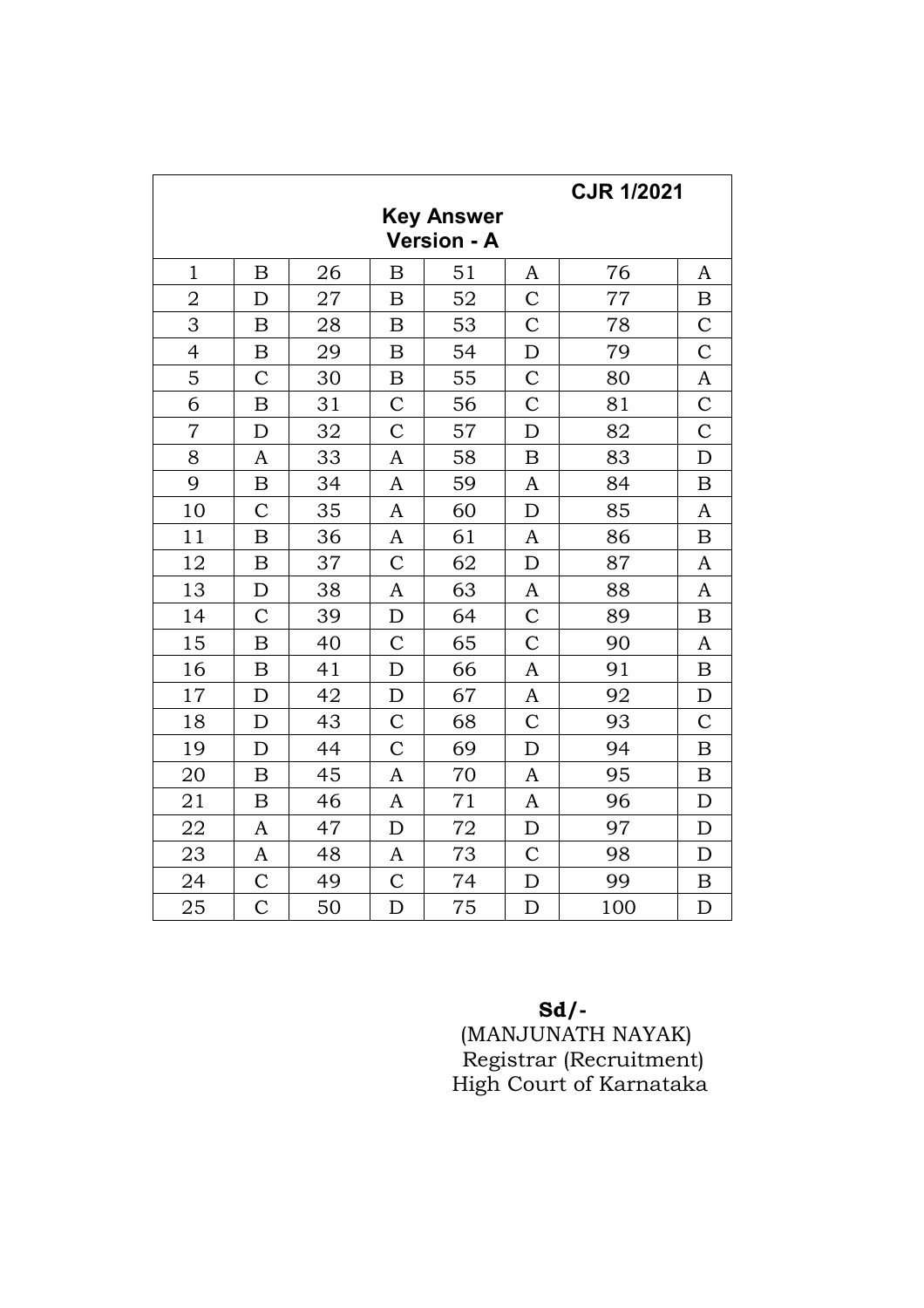| <b>CJR 1/2021</b>  |                  |    |                  |    |                  |     |                  |  |  |  |
|--------------------|------------------|----|------------------|----|------------------|-----|------------------|--|--|--|
| <b>Key Answer</b>  |                  |    |                  |    |                  |     |                  |  |  |  |
| <b>Version - B</b> |                  |    |                  |    |                  |     |                  |  |  |  |
| $\mathbf{1}$       | A                | 26 | $\mathbf{A}$     | 51 | B                | 76  | D                |  |  |  |
| $\overline{2}$     | D                | 27 | $\mathbf D$      | 52 | B                | 77  | $\boldsymbol{B}$ |  |  |  |
| 3                  | B                | 28 | $\overline{C}$   | 53 | $\boldsymbol{B}$ | 78  | $\boldsymbol{B}$ |  |  |  |
| $\overline{4}$     | B                | 29 | $\mathcal{C}$    | 54 | $\mathcal{C}$    | 79  | A                |  |  |  |
| 5                  | $\mathcal{C}$    | 30 | $\overline{C}$   | 55 | D                | 80  | D                |  |  |  |
| 6                  | A                | 31 | $\mathbf D$      | 56 | $\mathbf D$      | 81  | $\mathbf{A}$     |  |  |  |
| $\overline{7}$     | $\overline{C}$   | 32 | $\boldsymbol{B}$ | 57 | $\overline{C}$   | 82  | $\mathcal{C}$    |  |  |  |
| 8                  | A                | 33 | A                | 58 | A                | 83  | $\boldsymbol{B}$ |  |  |  |
| 9                  | A                | 34 | $\boldsymbol{B}$ | 59 | D                | 84  | A                |  |  |  |
| 10                 | $\overline{C}$   | 35 | D                | 60 | $\overline{C}$   | 85  | A                |  |  |  |
| 11                 | $\boldsymbol{B}$ | 36 | D                | 61 | $\overline{B}$   | 86  | $\overline{C}$   |  |  |  |
| 12                 | $\boldsymbol{B}$ | 37 | $\boldsymbol{B}$ | 62 | $\mathcal{C}$    | 87  | $\mathcal{C}$    |  |  |  |
| 13                 | A                | 38 | $\mathbf D$      | 63 | A                | 88  | D                |  |  |  |
| 14                 | D                | 39 | $\boldsymbol{B}$ | 64 | B                | 89  | $\bf{B}$         |  |  |  |
| 15                 | A                | 40 | $\mathcal{C}$    | 65 | $\overline{C}$   | 90  | $\boldsymbol{B}$ |  |  |  |
| 16                 | D                | 41 | $\mathcal{C}$    | 66 | A                | 91  | A                |  |  |  |
| 17                 | D                | 42 | $\mathbf{A}$     | 67 | A                | 92  | $\boldsymbol{B}$ |  |  |  |
| 18                 | $\boldsymbol{B}$ | 43 | $\boldsymbol{B}$ | 68 | $\overline{C}$   | 93  | $\boldsymbol{B}$ |  |  |  |
| 19                 | $\overline{C}$   | 44 | D                | 69 | A                | 94  | $\boldsymbol{B}$ |  |  |  |
| 20                 | $\overline{C}$   | 45 | $\mathcal{C}$    | 70 | A                | 95  | A                |  |  |  |
| 21                 | A                | 46 | $\mathcal{C}$    | 71 | $\overline{C}$   | 96  | $\mathbf D$      |  |  |  |
| 22                 | D                | 47 | $\mathcal{C}$    | 72 | D                | 97  | $\mathbf{A}$     |  |  |  |
| 23                 | A                | 48 | D                | 73 | B                | 98  | $\mathbf D$      |  |  |  |
| 24                 | B                | 49 | $\mathbf D$      | 74 | D                | 99  | D                |  |  |  |
| 25                 | D                | 50 | $\mathcal{C}$    | 75 | A                | 100 | $\mathcal{C}$    |  |  |  |

Sd/-<br>(MANJUNATH NAYAK)<br>Registrar (Recruitment)<br>High Court of Karnataka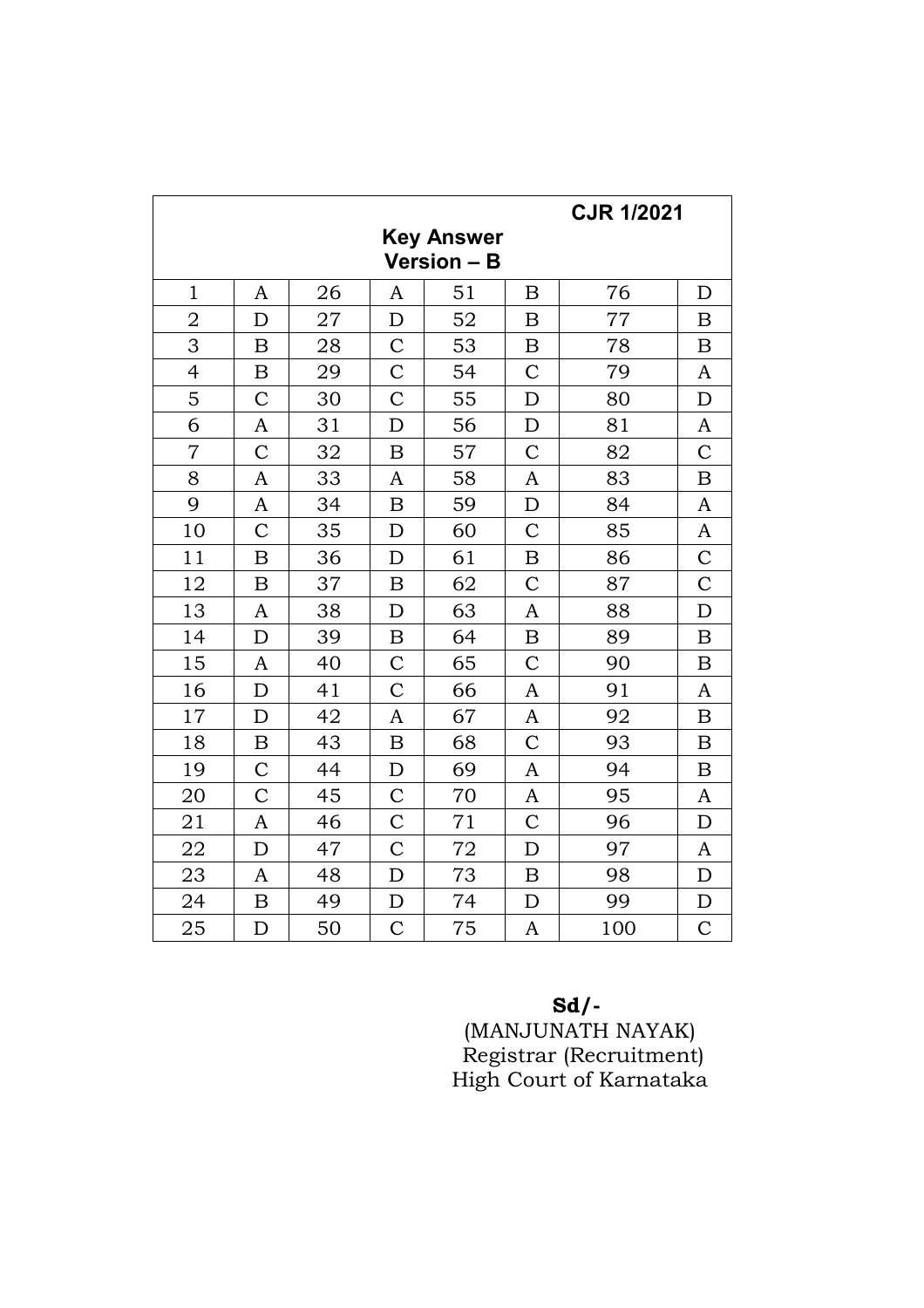| <b>CJR 1/2021</b>                |                  |    |                  |    |                  |     |                  |  |  |
|----------------------------------|------------------|----|------------------|----|------------------|-----|------------------|--|--|
| <b>Key Answer</b><br>Version - C |                  |    |                  |    |                  |     |                  |  |  |
| $\mathbf{1}$                     | A                | 26 | D                | 51 | $\mathbf B$      | 76  | $\overline{C}$   |  |  |
| $\overline{2}$                   | D                | 27 | A                | 52 | $\mathcal{C}$    | 77  | A                |  |  |
| 3                                | D                | 28 | $\overline{C}$   | 53 | D                | 78  | $\mathcal{C}$    |  |  |
| $\overline{4}$                   | D                | 29 | $\boldsymbol{B}$ | 54 | $\overline{C}$   | 79  | $\mathbf D$      |  |  |
| 5                                | A                | 30 | $\mathcal{C}$    | 55 | D                | 80  | $\mathcal{C}$    |  |  |
| 6                                | $\mathbf B$      | 31 | $\overline{C}$   | 56 | $\overline{C}$   | 81  | D                |  |  |
| $\overline{7}$                   | D                | 32 | $\boldsymbol{B}$ | 57 | $\mathbf{A}$     | 82  | D                |  |  |
| 8                                | D                | 33 | $\boldsymbol{B}$ | 58 | $\mathcal{C}$    | 83  | $\mathcal{C}$    |  |  |
| 9                                | A                | 34 | $\overline{C}$   | 59 | $\overline{C}$   | 84  | A                |  |  |
| 10                               | $\mathcal{C}$    | 35 | A                | 60 | $\mathbf B$      | 85  | A                |  |  |
| 11                               | $\boldsymbol{B}$ | 36 | D                | 61 | D                | 86  | $\overline{B}$   |  |  |
| 12                               | B                | 37 | $\boldsymbol{B}$ | 62 | B                | 87  | $\mathsf{C}$     |  |  |
| 13                               | B                | 38 | A                | 63 | $\boldsymbol{B}$ | 88  | A                |  |  |
| 14                               | $\overline{C}$   | 39 | $\mathbf B$      | 64 | D                | 89  | D                |  |  |
| 15                               | $\boldsymbol{B}$ | 40 | A                | 65 | D                | 90  | D                |  |  |
| 16                               | A                | 41 | A                | 66 | A                | 91  | $\overline{C}$   |  |  |
| 17                               | $\mathcal{C}$    | 42 | $\boldsymbol{B}$ | 67 | $\mathbf{A}$     | 92  | $\boldsymbol{B}$ |  |  |
| 18                               | $\mathbf D$      | 43 | $\boldsymbol{B}$ | 68 | $\boldsymbol{B}$ | 93  | $\mathbf D$      |  |  |
| 19                               | A                | 44 | A                | 69 | $\overline{C}$   | 94  | $\boldsymbol{B}$ |  |  |
| 20                               | B                | 45 | A                | 70 | A                | 95  | $\overline{C}$   |  |  |
| 21                               | D                | 46 | A                | 71 | D                | 96  | A                |  |  |
| 22                               | B                | 47 | D                | 72 | $\boldsymbol{B}$ | 97  | A                |  |  |
| 23                               | $\mathcal{C}$    | 48 | B                | 73 | $\overline{C}$   | 98  | A                |  |  |
| 24                               | $\overline{C}$   | 49 | D                | 74 | $\boldsymbol{B}$ | 99  | D                |  |  |
| 25                               | $\mathcal{C}$    | 50 | $\mathbf D$      | 75 | $\overline{C}$   | 100 | A                |  |  |

 $\mathbf{Sd}/\mathbf{-}$  (MANJUNATH NAYAK) Registrar (Recruitment)<br>High Court of Karnataka